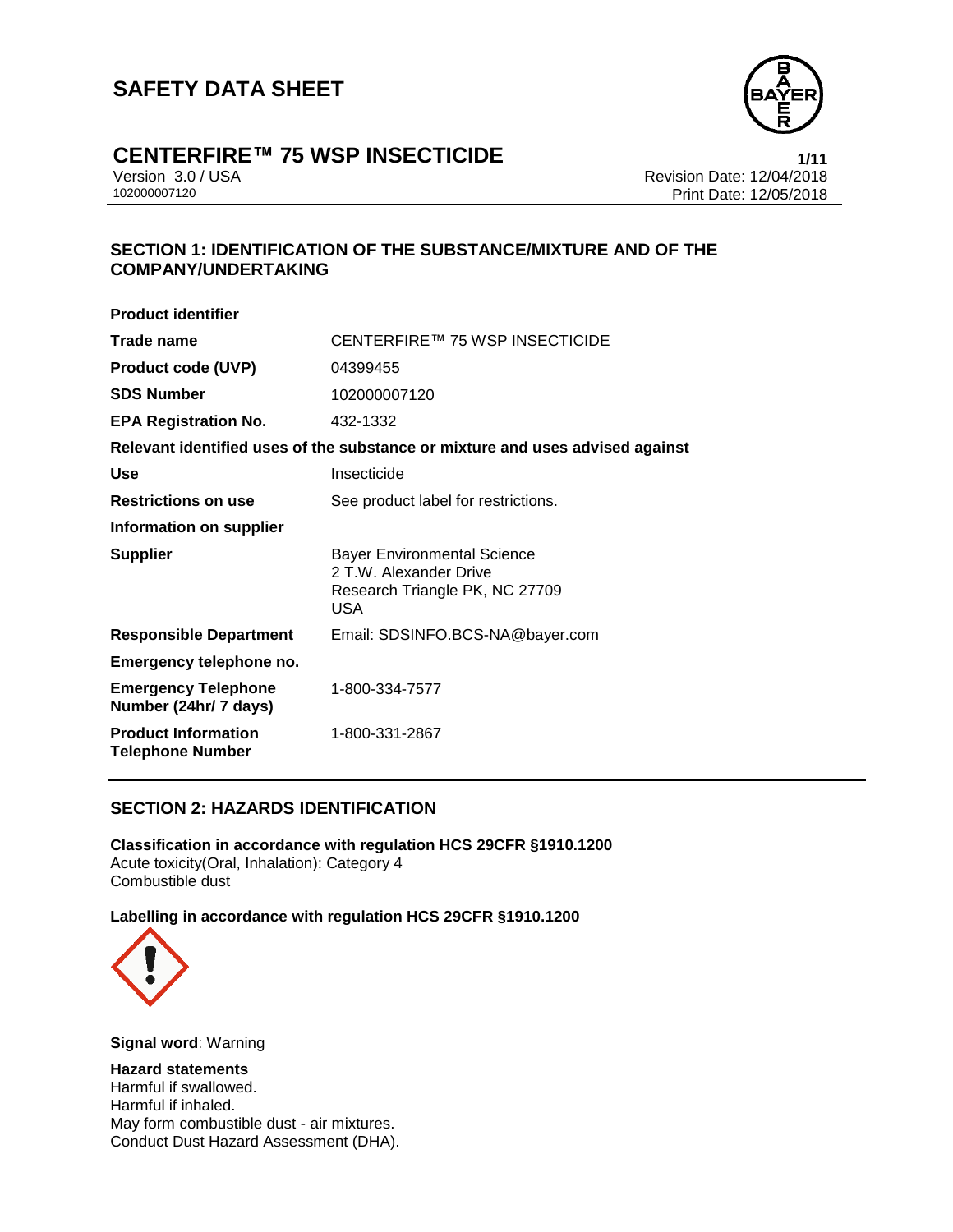

## **CENTERFIRE™ 75 WSP INSECTICIDE 2/11**

Version 3.0 / USA Revision Date: 12/04/2018 Print Date: 12/05/2018

#### **Precautionary statements**

Wash thoroughly after handling. Do not eat, drink or smoke when using this product. Avoid breathing dust. Use only outdoors or in a well-ventilated area. IF SWALLOWED: Call a POISON CENTER/doctor/physician if you feel unwell. Rinse mouth. IF INHALED: Remove person to fresh air and keep comfortable for breathing. Call a POISON CENTER/doctor/physician if you feel unwell. Dispose of contents/container in accordance with local regulation.

#### **Hazards Not Otherwise Classified (HNOC)**

No physical hazards not otherwise classified. No health hazards not otherwise classified.

#### **SECTION 3: COMPOSITION/INFORMATION ON INGREDIENTS**

| <b>Hazardous Component Name</b>                            | CAS-No.         | <b>Concentration % by weight</b> |
|------------------------------------------------------------|-----------------|----------------------------------|
| Imidacloprid                                               | 138261-41-3     | 75.0                             |
| Sodium lignosulphonate                                     | $8061 - 51 - 6$ | 5.0                              |
| Naphthalenesulfonic acid, bis(1-methylethyl)-, Me derivs., | 68909-82-0      | 3.2                              |
| sodium salts                                               |                 |                                  |

#### **SECTION 4: FIRST AID MEASURES**

#### **Description of first aid measures**

| <b>General advice</b>                                       | When possible, have the product container or label with you when<br>calling a poison control center or doctor or going for treatment.                                                                                                                                                                     |  |
|-------------------------------------------------------------|-----------------------------------------------------------------------------------------------------------------------------------------------------------------------------------------------------------------------------------------------------------------------------------------------------------|--|
| <b>Inhalation</b>                                           | Move to fresh air. If person is not breathing, call 911 or an ambulance,<br>then give artificial respiration, preferably mouth-to-mouth if possible.<br>Call a physician or poison control center immediately.                                                                                            |  |
| <b>Skin contact</b>                                         | Take off contaminated clothing and shoes immediately. Wash off<br>immediately with plenty of water for at least 15 minutes. Call a<br>physician or poison control center immediately.                                                                                                                     |  |
| Eye contact                                                 | Hold eye open and rinse slowly and gently with water for 15-20<br>minutes. Remove contact lenses, if present, after the first 5 minutes,<br>then continue rinsing eye. Call a physician or poison control center<br>immediately.                                                                          |  |
| Ingestion                                                   | Call a physician or poison control center immediately. Rinse out mouth<br>and give water in small sips to drink. DO NOT induce vomiting unless<br>directed to do so by a physician or poison control center. Never give<br>anything by mouth to an unconscious person. Do not leave victim<br>unattended. |  |
| Most important symptoms and effects, both acute and delayed |                                                                                                                                                                                                                                                                                                           |  |
| <b>Symptoms</b>                                             | To date no symptoms are known.                                                                                                                                                                                                                                                                            |  |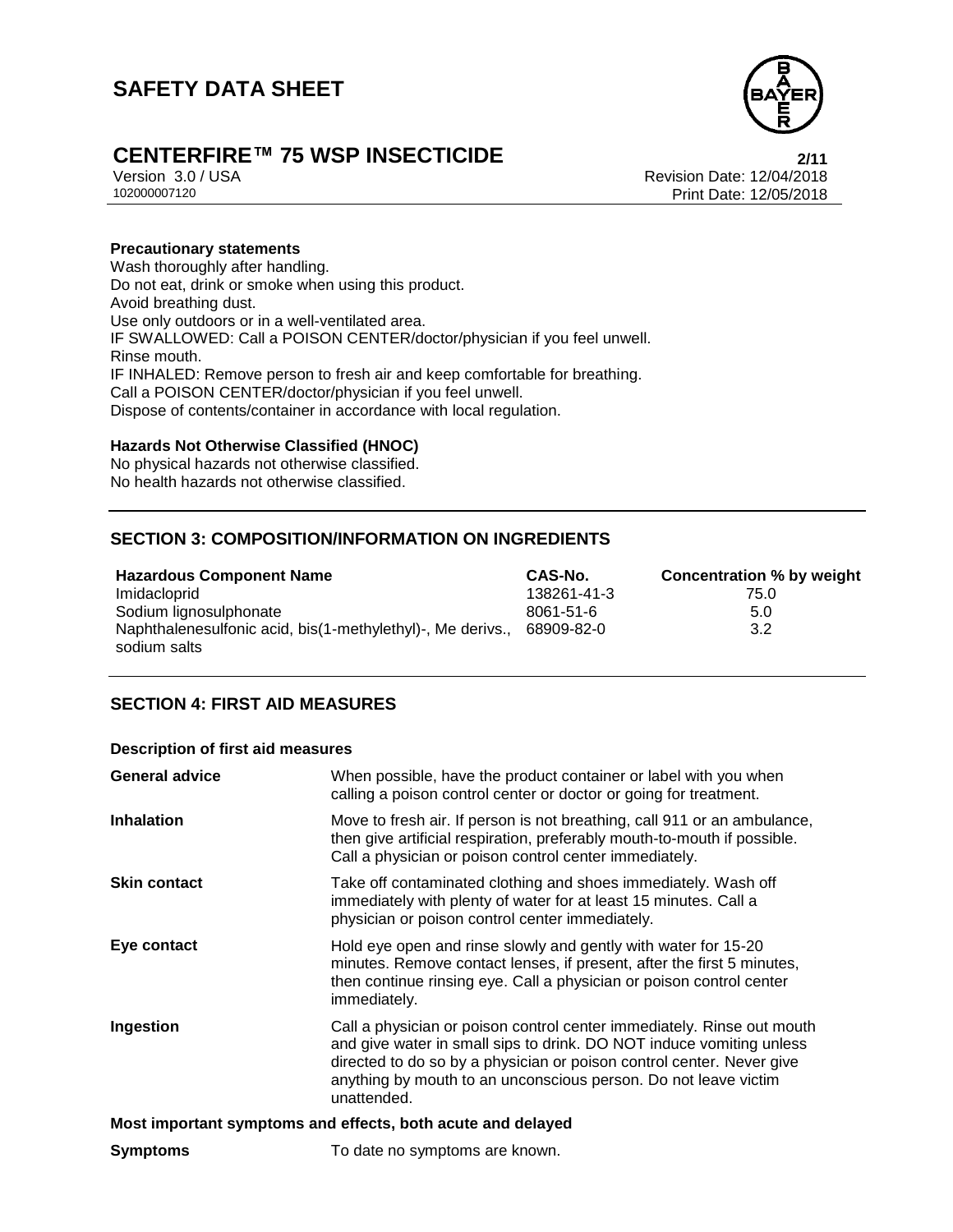

## **CENTERFIRE™ 75 WSP INSECTICIDE**<br>Version 3.0 / USA **12/04/2018**<br>Revision Date: 12/04/2018

Version 3.0 / USA Revision Date: 12/04/2018<br>102000007120 Print Date: 12/05/2018 Print Date: 12/05/2018

#### **Indication of any immediate medical attention and special treatment needed**

**Treatment** Appropriate supportive and symptomatic treatment as indicated by the patient's condition is recommended. There is no specific antidote.

#### **SECTION 5: FIREFIGHTING MEASURES**

| <b>Extinguishing media</b>                              |                                                                                                                                                                                              |
|---------------------------------------------------------|----------------------------------------------------------------------------------------------------------------------------------------------------------------------------------------------|
| <b>Suitable</b>                                         | Water, Carbon dioxide (CO2), Foam, Dry chemical                                                                                                                                              |
| Unsuitable                                              | High volume water jet                                                                                                                                                                        |
| <b>Advice for firefighters</b>                          |                                                                                                                                                                                              |
| <b>Special protective</b><br>equipment for firefighters | Firefighters should wear NIOSH approved self-contained breathing<br>apparatus and full protective clothing.                                                                                  |
| <b>Further information</b>                              | Keep out of smoke. Fight fire from upwind position. Cool closed<br>containers exposed to fire with water spray. Do not allow run-off from<br>fire fighting to enter drains or water courses. |
| <b>Flash point</b>                                      | Not applicable                                                                                                                                                                               |
| <b>Auto-ignition temperature</b>                        | No data available                                                                                                                                                                            |
| <b>Lower explosion limit</b>                            | Not applicable                                                                                                                                                                               |
| <b>Upper explosion limit</b>                            | Not applicable                                                                                                                                                                               |
| <b>Explosivity</b>                                      | No data available                                                                                                                                                                            |
| Dust explosion class                                    | No data available                                                                                                                                                                            |

#### **SECTION 6: ACCIDENTAL RELEASE MEASURES**

| Personal precautions, protective equipment and emergency procedures |                                                                                                                                                                                                   |  |
|---------------------------------------------------------------------|---------------------------------------------------------------------------------------------------------------------------------------------------------------------------------------------------|--|
| <b>Precautions</b>                                                  | Keep unauthorized people away. Isolate hazard area. Avoid contact<br>with spilled product or contaminated surfaces.                                                                               |  |
| Methods and materials for containment and cleaning up               |                                                                                                                                                                                                   |  |
| Methods for cleaning up                                             | Avoid dust formation. Sweep up or vacuum up spillage and collect in<br>suitable container for disposal. Clean contaminated floors and objects<br>thoroughly, observing environmental regulations. |  |
| <b>Additional advice</b>                                            | Use personal protective equipment. If the product is accidentally<br>spilled, do not allow to enter soil, waterways or waste water canal. Do<br>not allow product to contact non-target plants.   |  |
| Reference to other sections                                         | Information regarding safe handling, see section 7.<br>Information regarding personal protective equipment, see section 8.<br>Information regarding waste disposal, see section 13.               |  |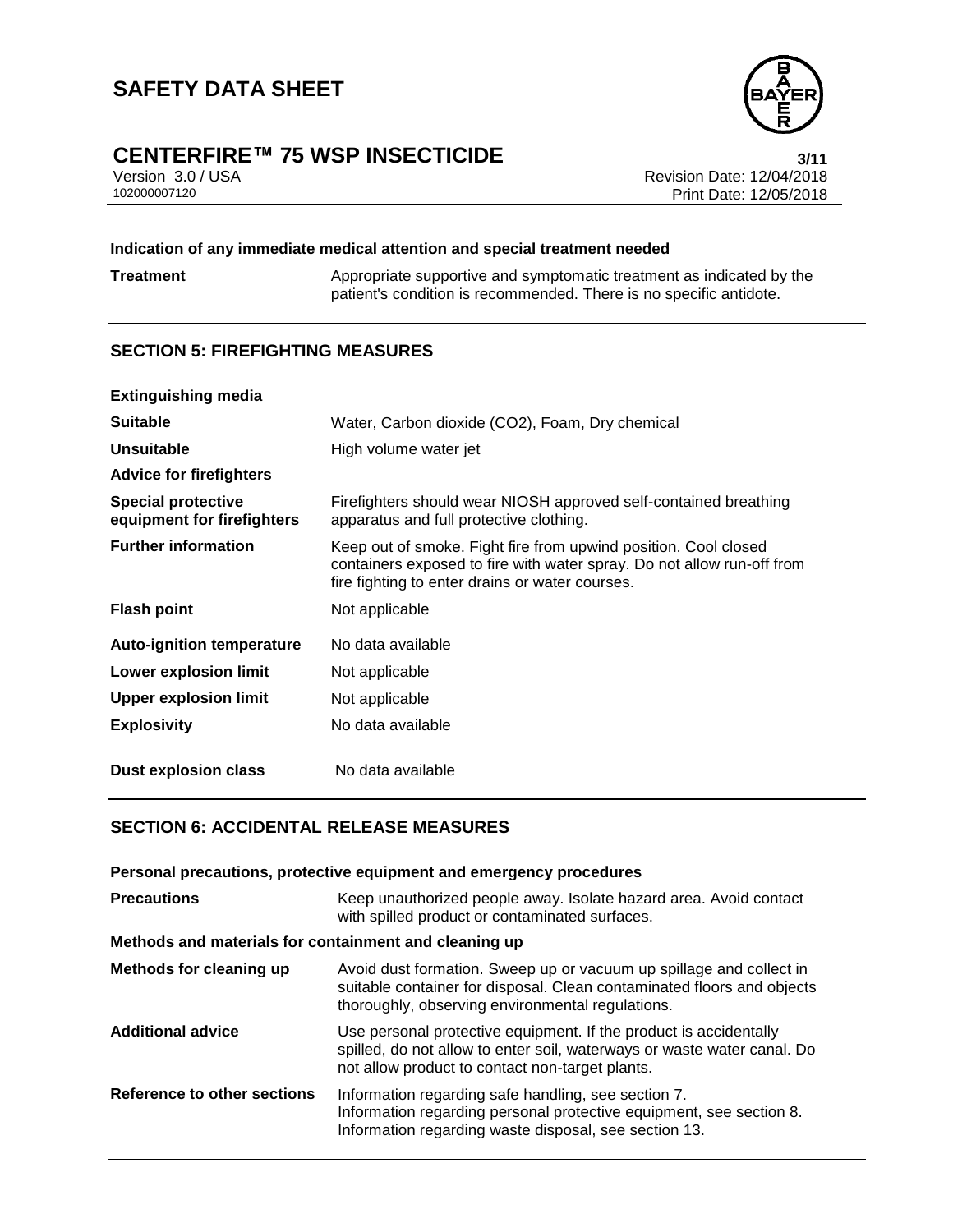

## **CENTERFIRE™ 75 WSP INSECTICIDE**<br>Version 3.0 / USA *A/***11<br>Revision Date: 12/04/2018**

Version 3.0 / USA Revision Date: 12/04/2018 Print Date: 12/05/2018

#### **SECTION 7: HANDLING AND STORAGE**

#### **Precautions for safe handling**

| Advice on safe handling                                   | Handle and open container in a manner as to prevent spillage. Use only<br>in area provided with appropriate exhaust ventilation.                                                                                                                                                                                                                                                                                                                                                                                                                                                           |
|-----------------------------------------------------------|--------------------------------------------------------------------------------------------------------------------------------------------------------------------------------------------------------------------------------------------------------------------------------------------------------------------------------------------------------------------------------------------------------------------------------------------------------------------------------------------------------------------------------------------------------------------------------------------|
| <b>Advice on protection</b><br>against fire and explosion | Keep away from heat and sources of ignition.                                                                                                                                                                                                                                                                                                                                                                                                                                                                                                                                               |
| <b>Hygiene measures</b>                                   | Wash hands thoroughly with soap and water after handling and before<br>eating, drinking, chewing gum, using tobacco, using the toilet or<br>applying cosmetics.<br>Remove Personal Protective Equipment (PPE) immediately after<br>handling this product. Before removing gloves clean them with soap and<br>water. Remove soiled clothing immediately and clean thoroughly before<br>using again. Wash thoroughly and put on clean clothing.<br>Contaminated work clothing should not be allowed out of the workplace.<br>Remove contaminated clothing immediately and dispose of safely. |
|                                                           | Conditions for safe storage, including any incompatibilities                                                                                                                                                                                                                                                                                                                                                                                                                                                                                                                               |
| <b>Requirements for storage</b><br>areas and containers   | Store in original container. Store in a place accessible by authorized<br>persons only. Keep containers tightly closed in a dry, cool and well-<br>ventilated place. Keep away from direct sunlight. Protect from freezing.                                                                                                                                                                                                                                                                                                                                                                |

#### **SECTION 8: EXPOSURE CONTROLS/PERSONAL PROTECTION**

#### **Control parameters**

| <b>Components</b> | CAS-No.     | <b>Control parameters</b> | <b>Update</b> | <b>Basis</b> |
|-------------------|-------------|---------------------------|---------------|--------------|
| Imidacloprid      | 138261-41-3 | mg/m3<br>V.I<br>'TWA)     |               | OES BCS*     |

\*OES BCS: Internal Bayer AG, Crop Science Division "Occupational Exposure Standard"

#### **Exposure controls**

#### **Personal protective equipment**

In normal use and handling conditions please refer to the label and/or leaflet. In all other cases the following recommendations would apply.

| <b>Respiratory protection</b>      | When respirators are required, select NIOSH approved equipment<br>based on actual or potential airborne concentrations and in<br>accordance with the appropriate regulatory standards and/or industry<br>recommendations. |
|------------------------------------|---------------------------------------------------------------------------------------------------------------------------------------------------------------------------------------------------------------------------|
| <b>Hand protection</b>             | Chemical resistant nitrile rubber gloves                                                                                                                                                                                  |
| Eye protection                     | Tightly fitting safety goggles                                                                                                                                                                                            |
| Skin and body protection           | Wear long-sleeved shirt and long pants and shoes plus socks.                                                                                                                                                              |
| <b>General protective measures</b> | Follow manufacturer's instructions for cleaning/maintaining PPE. If                                                                                                                                                       |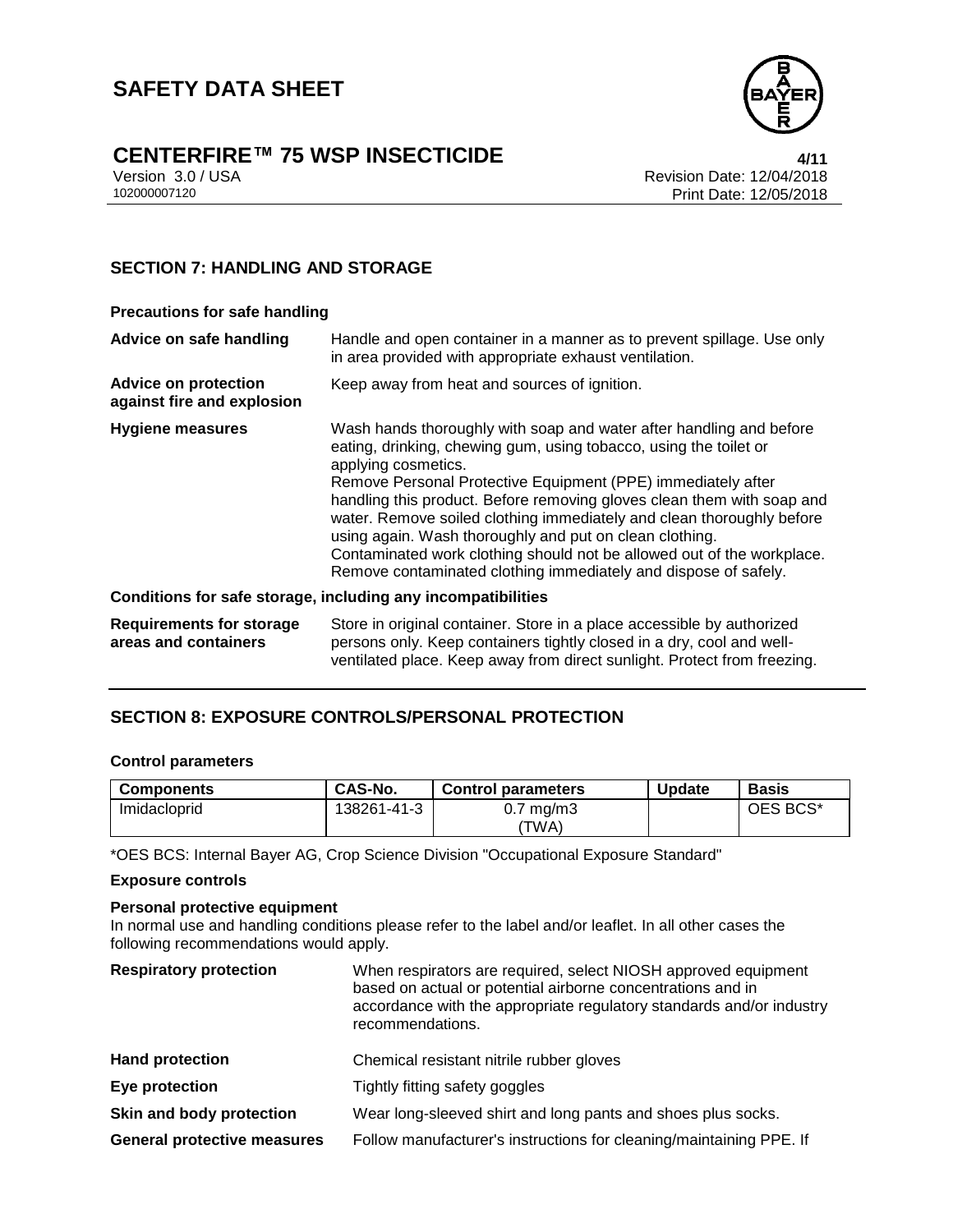

# **CENTERFIRE™ 75 WSP INSECTICIDE**<br>Version 3.0 / USA **bidders and Secure 12/04/2018**<br>Revision Date: 12/04/2018

Version 3.0 / USA Revision Date: 12/04/2018<br>102000007120 Print Date: 12/05/2018 Print Date: 12/05/2018

> no such instructions for washables, use detergent and warm/tepid water. Keep and wash PPE separately from other laundry.

#### **SECTION 9. PHYSICAL AND CHEMICAL PROPERTIES**

| Appearance                                        | white to light beige                        |
|---------------------------------------------------|---------------------------------------------|
| <b>Physical State</b>                             | powder                                      |
| Odor                                              | none                                        |
| <b>Odour Threshold</b>                            | No data available                           |
| рH                                                | 7(1%<br>suspension in water                 |
| <b>Vapor Pressure</b>                             | No data available                           |
| Vapor Density (Air = 1)                           | No data available                           |
| <b>Bulk density</b>                               | 30 lb/ft <sup>3</sup> (bulk density tapped) |
| <b>Evaporation rate</b>                           | Not applicable                              |
| <b>Boiling Point</b>                              | Not applicable                              |
| <b>Melting / Freezing Point</b>                   | Not applicable                              |
| <b>Water solubility</b>                           | dispersible                                 |
| <b>Minimum Ignition Energy</b>                    | $> 100 - 300$ mJ                            |
| <b>Decomposition</b><br>temperature               | No data available                           |
| <b>Partition coefficient: n-</b><br>octanol/water | No data available                           |
| <b>Viscosity</b>                                  | Not applicable                              |
| <b>Flash point</b>                                | Not applicable                              |
| <b>Auto-ignition temperature</b>                  | No data available                           |
| <b>Lower explosion limit</b>                      | Not applicable                              |
| <b>Upper explosion limit</b>                      | Not applicable                              |
| <b>Explosivity</b>                                | No data available                           |
| <b>Dust explosion class</b>                       | No data available                           |
|                                                   |                                             |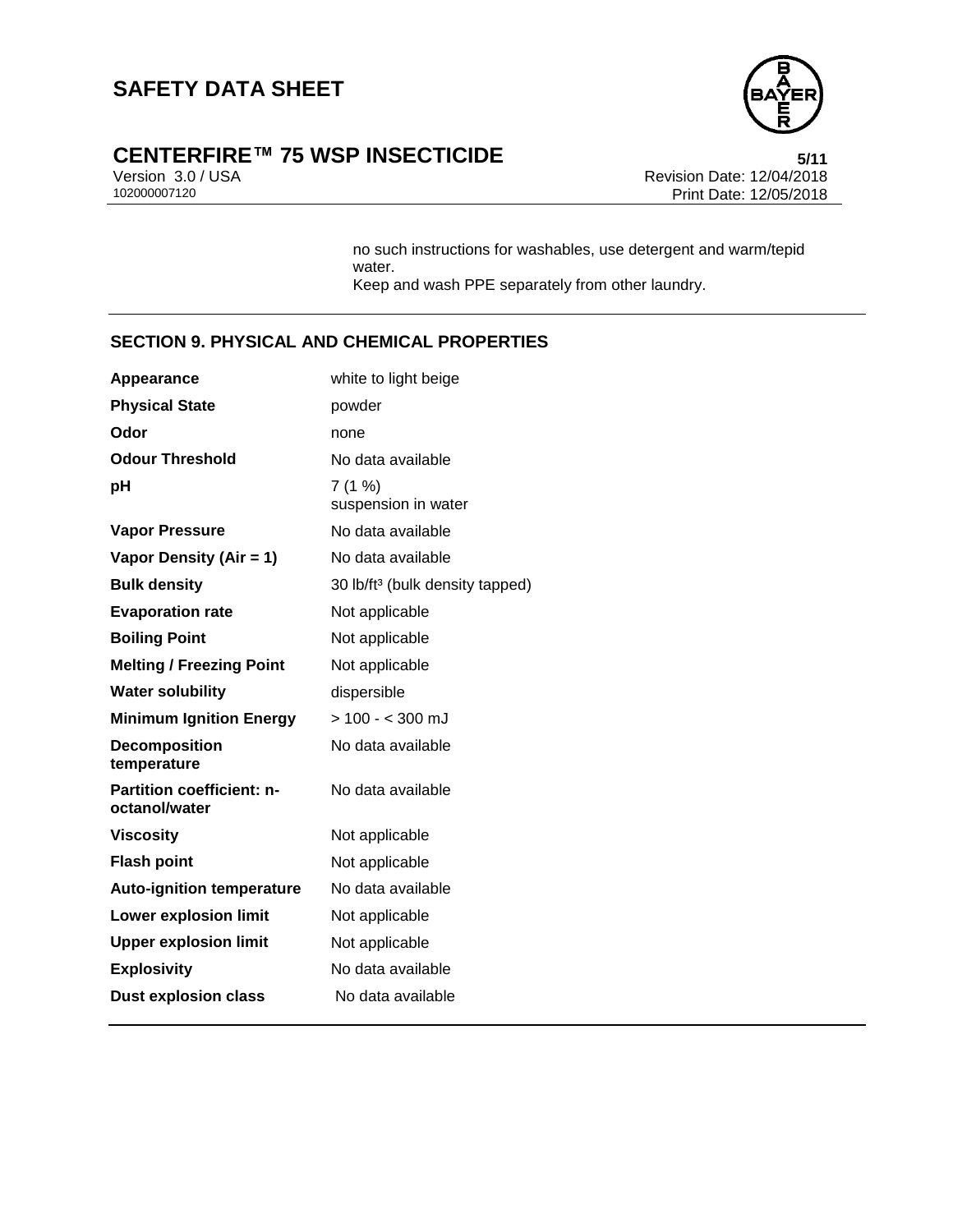

# **CENTERFIRE™ 75 WSP INSECTICIDE**<br>Version 3.0 / USA **bitting the CTICIDE**<br>Revision Date: 12/04/2018

Version 3.0 / USA Revision Date: 12/04/2018<br>102000007120 Print Date: 12/05/2018 Print Date: 12/05/2018

### **SECTION 10: STABILITY AND REACTIVITY**

| <b>Reactivity</b>                            |                                                                                                            |
|----------------------------------------------|------------------------------------------------------------------------------------------------------------|
| <b>Thermal decomposition</b>                 | No data available                                                                                          |
| <b>Chemical stability</b>                    | Stable under recommended storage conditions.                                                               |
| <b>Possibility of hazardous</b><br>reactions | No hazardous reactions when stored and handled according to<br>prescribed instructions.                    |
| <b>Conditions to avoid</b>                   | Extremes of temperature and direct sunlight.                                                               |
| Incompatible materials                       | No data available                                                                                          |
| <b>Hazardous decomposition</b><br>products   | Hydrogen cyanide (hydrocyanic acid)<br>Carbon monoxide<br>Nitrogen oxides (NOx)<br>Hydrogen chloride (HCI) |

#### **SECTION 11: TOXICOLOGICAL INFORMATION**

| <b>Exposure routes</b>               | Ingestion, Eye contact, Skin contact, Skin Absorption, Inhalation                                          |
|--------------------------------------|------------------------------------------------------------------------------------------------------------|
| <b>Immediate Effects</b><br>Eye      | Causes eye irritation.                                                                                     |
| <b>Skin</b>                          | Harmful if absorbed through skin.                                                                          |
| Ingestion                            | Harmful if swallowed.                                                                                      |
| <b>Inhalation</b>                    | Harmful if inhaled.                                                                                        |
| Information on toxicological effects |                                                                                                            |
| <b>Acute oral toxicity</b>           | LD50 (male Rat) 2,591 mg/kg<br>LD50 (female Rat) 1,858 mg/kg                                               |
| <b>Acute inhalation toxicity</b>     | LC50 (male Rat) $2.65$ mg/l<br>Exposure time: 4 h<br>Determined in the form of liquid aerosol.<br>(actual) |
|                                      | LC50 (female Rat) 2.75 mg/l<br>Exposure time: 4 h<br>Determined in the form of liquid aerosol.<br>(actual) |
| <b>Acute dermal toxicity</b>         | LD50 (male/female combined Rat) $>$ 2,000 mg/kg                                                            |
| <b>Skin corrosion/irritation</b>     | slight irritation (Rabbit)                                                                                 |
| Serious eye damage/eye<br>irritation | Minimally irritating. (Rabbit)                                                                             |
| <b>Respiratory or skin</b>           | Non-sensitizing. (Guinea pig)                                                                              |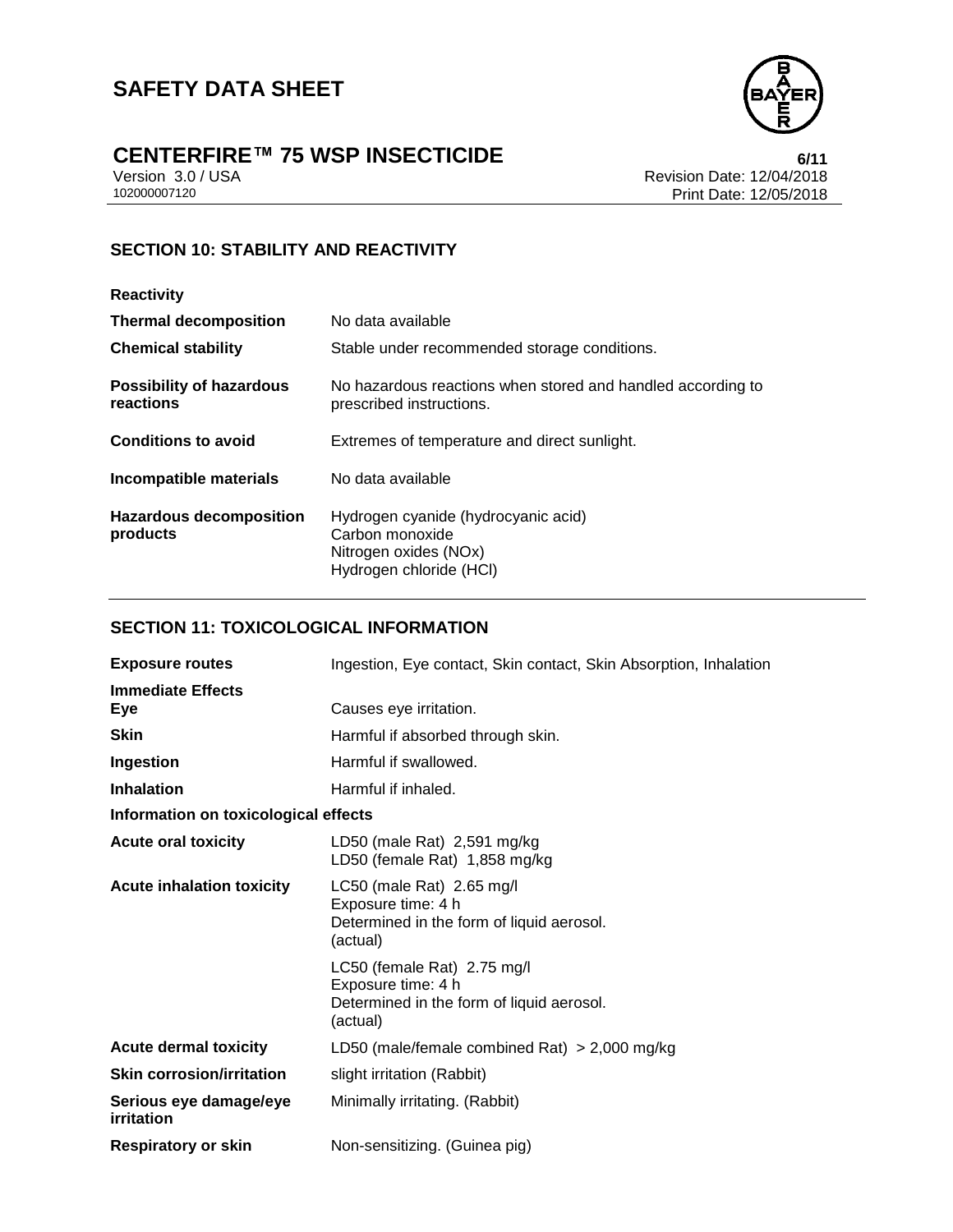### **CENTERFIRE™ 75 WSP INSECTICIDE 7/11**

Version 3.0 / USA Revision Date: 12/04/2018<br>102000007120 Print Date: 12/05/2018 Print Date: 12/05/2018

#### **sensitisation**

#### **Assessment STOT Specific target organ toxicity – repeated exposure**

Imidacloprid did not cause specific target organ toxicity in experimental animal studies.

#### **Assessment mutagenicity**

Imidacloprid was not mutagenic or genotoxic based on the overall weight of evidence in a battery of in vitro and in vivo tests.

#### **Assessment carcinogenicity**

Imidacloprid was not carcinogenic in lifetime feeding studies in rats and mice.

**ACGIH**

None.

**NTP**

None.

**IARC**

None.

**OSHA**

None.

#### **Assessment toxicity to reproduction**

Imidacloprid caused reproduction toxicity in a two-generation study in rats only at dose levels also toxic to the parent animals. The reproduction toxicity seen with Imidacloprid is related to parental toxicity.

#### **Assessment developmental toxicity**

Imidacloprid caused developmental toxicity only at dose levels toxic to the dams. The developmental effects seen with Imidacloprid are related to maternal toxicity.

#### **Further information**

Only acute toxicity studies have been performed on the formulated product. The non-acute information pertains to the active ingredient(s).

#### **SECTION 12: ECOLOGICAL INFORMATION**

| <b>Toxicity to fish</b>                     | LC50 (Oncorhynchus mykiss (rainbow trout)) 211 mg/l<br>Exposure time: 96 h<br>The value mentioned relates to the active ingredient imidacloprid.       |
|---------------------------------------------|--------------------------------------------------------------------------------------------------------------------------------------------------------|
| <b>Toxicity to aquatic</b><br>invertebrates | EC50 (Daphnia magna (Water flea)) 85 mg/l<br>Exposure time: 48 h<br>The value mentioned relates to the active ingredient imidacloprid.                 |
|                                             | EC50 (Chironomus riparius (non-biting midge)) 0.0552 mg/l<br>Exposure time: 24 h<br>The value mentioned relates to the active ingredient imidacloprid. |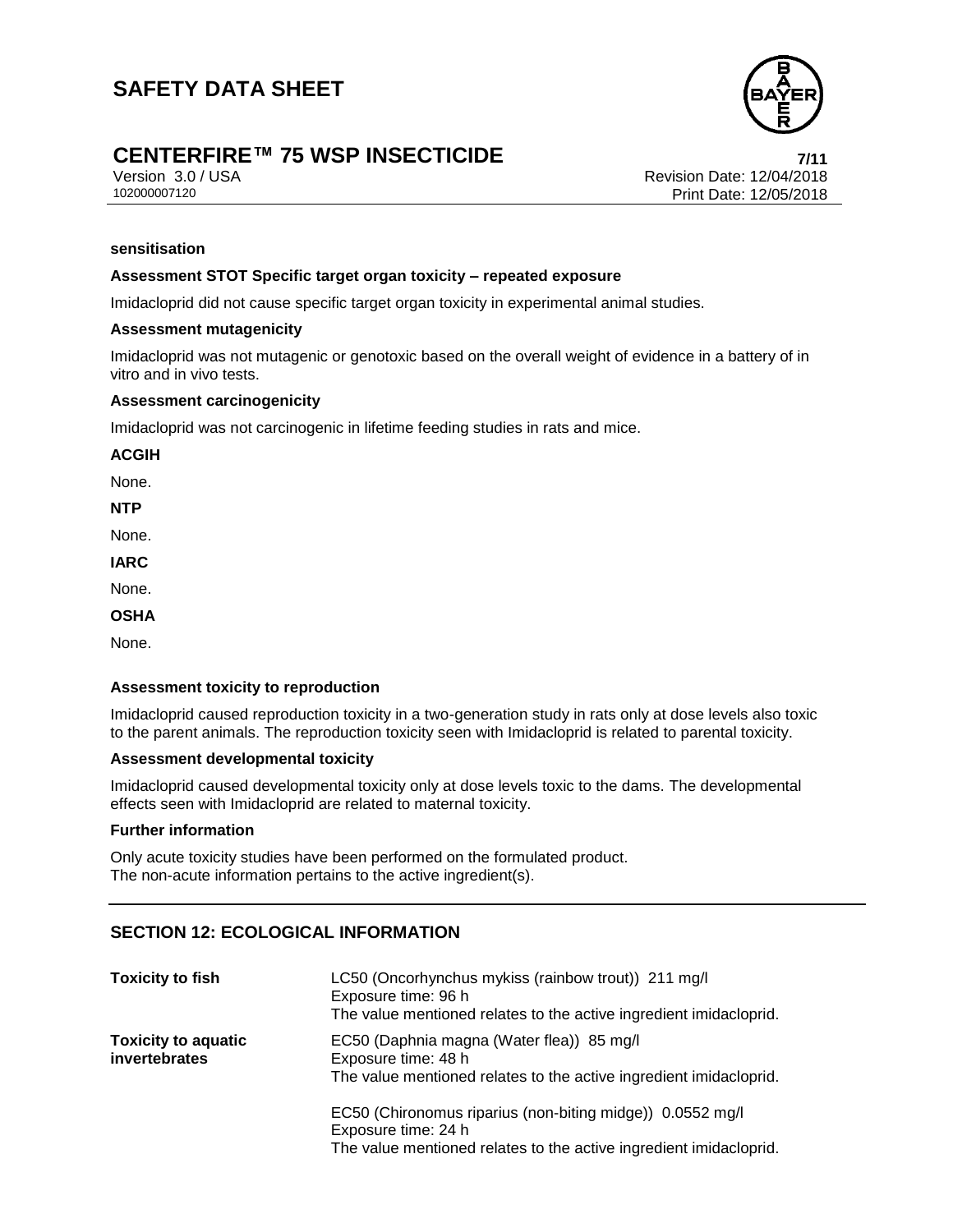

# **CENTERFIRE™ 75 WSP INSECTICIDE**<br>Version 3.0 / USA **BEER THE SECTICIDE**<br>Revision Date: 12/04/2018

Version 3.0 / USA Revision Date: 12/04/2018<br>102000007120 Print Date: 12/05/2018 Print Date: 12/05/2018

| <b>Chronic toxicity to aquatic</b><br>invertebrates | EC10 (Chironomus riparius (non-biting midge)): 2,09 µg/l<br>Exposure time: 28 d<br>The value mentioned relates to the active ingredient imidacloprid.                                                                                                                                                                                                                                                                                                        |
|-----------------------------------------------------|--------------------------------------------------------------------------------------------------------------------------------------------------------------------------------------------------------------------------------------------------------------------------------------------------------------------------------------------------------------------------------------------------------------------------------------------------------------|
| <b>Toxicity to aquatic plants</b>                   | IC50 (Desmodesmus subspicatus (green algae)) > 10 mg/l<br>Growth rate; Exposure time: 72 h<br>The value mentioned relates to the active ingredient imidacloprid.                                                                                                                                                                                                                                                                                             |
| <b>Biodegradability</b>                             | Imidacloprid:<br>Not rapidly biodegradable                                                                                                                                                                                                                                                                                                                                                                                                                   |
| Koc                                                 | Imidacloprid: Koc: 225                                                                                                                                                                                                                                                                                                                                                                                                                                       |
| <b>Bioaccumulation</b>                              | Imidacloprid:<br>Does not bioaccumulate.                                                                                                                                                                                                                                                                                                                                                                                                                     |
| <b>Mobility in soil</b>                             | Imidacloprid: Moderately mobile in soils                                                                                                                                                                                                                                                                                                                                                                                                                     |
| <b>Additional ecological</b><br>information         | No further ecological information is available.                                                                                                                                                                                                                                                                                                                                                                                                              |
| <b>Environmental precautions</b>                    | Do not apply directly to water, to areas where surface water is present<br>or to intertidal areas below the mean high water mark.<br>Do not contaminate surface or ground water by cleaning equipment or<br>disposal of wastes, including equipment wash water.<br>Do not allow to get into surface water, drains and ground water.<br>Do not apply this product or allow it to drift to blooming crops or weeds if<br>bees are visiting the treatment area. |

#### **SECTION 13: DISPOSAL CONSIDERATIONS**

#### **Waste treatment methods**

| <b>Product</b>                | Pesticide, spray mixture or rinse water that cannot be used according to<br>label instructions may be disposed of on site or at an approved waste<br>disposal facility.<br>Dispose in accordance with all local, state/provincial and federal<br>regulations.            |
|-------------------------------|--------------------------------------------------------------------------------------------------------------------------------------------------------------------------------------------------------------------------------------------------------------------------|
| <b>Contaminated packaging</b> | Puncture container to avoid re-use.<br>Dispose of empty container in a sanitary landfill or by incineration, or, if<br>allowed by State/Provincial and local authorities, by burning.<br>If burned, stay out of smoke.<br>Follow advice on product label and/or leaflet. |
| <b>RCRA</b> Information       | Characterization and proper disposal of this material as a special or<br>hazardous waste is dependent upon Federal, State and local laws and<br>are the user's responsibility. RCRA classification may apply.                                                            |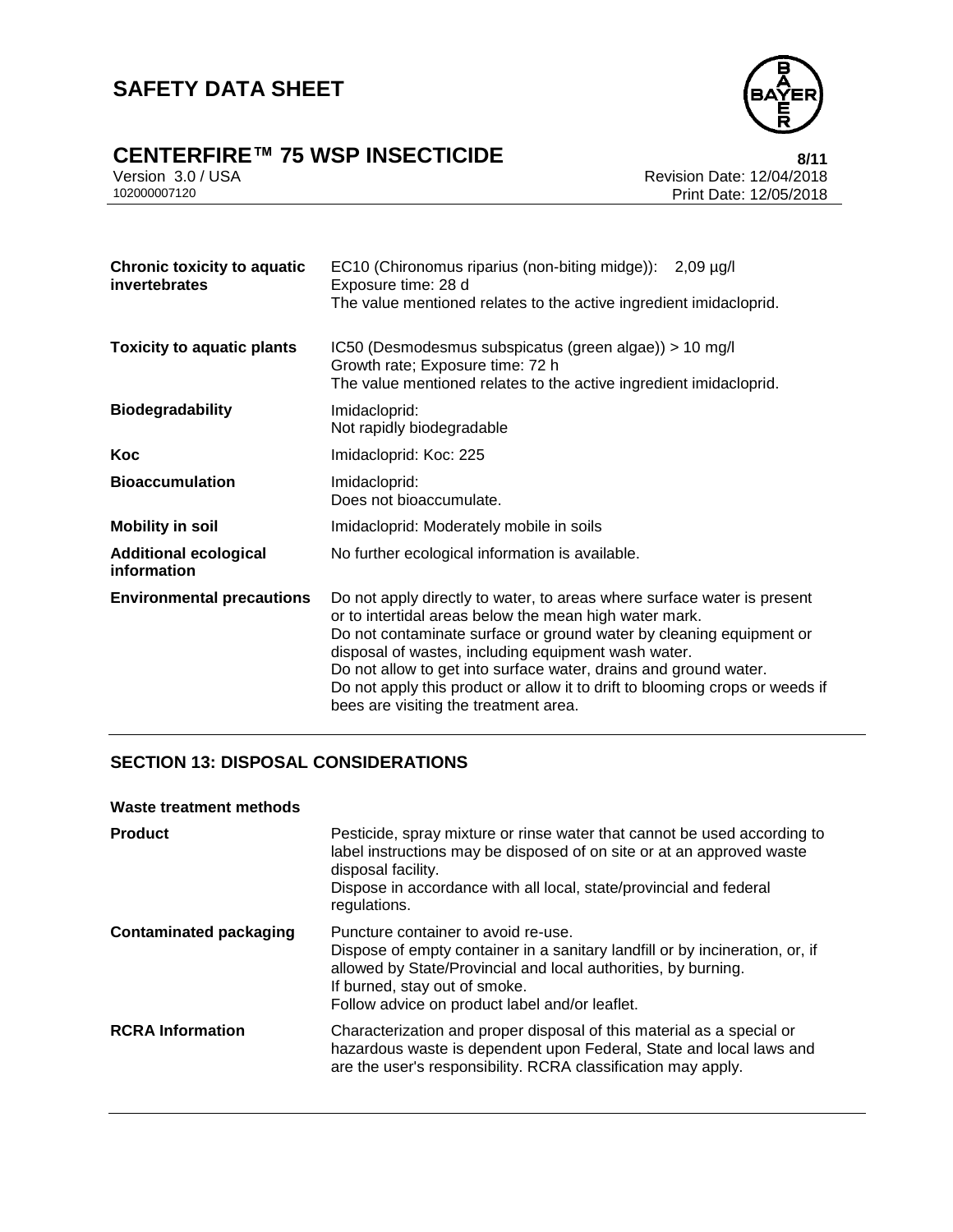

## **CENTERFIRE™ 75 WSP INSECTICIDE**<br>Version 3.0 / USA **Presion 3.0 / USA**

Version 3.0 / USA <br>102000007120<br>Print Date: 12/05/2018 Print Date: 12/05/2018

#### **SECTION 14: TRANSPORT INFORMATION**

| 49CFR                                                                                                    | Not dangerous goods / not hazardous material                                                                    |
|----------------------------------------------------------------------------------------------------------|-----------------------------------------------------------------------------------------------------------------|
| <b>IMDG</b><br>UN number<br>Class<br>Packaging group<br>Marine pollutant<br>Proper shipping name         | 3077<br>9<br>Ш<br><b>YES</b><br>ENVIRONMENTALLY HAZARDOUS SUBSTANCE, SOLID,<br>N.O.S.<br>(IMIDACLOPRID MIXTURE) |
| <b>IATA</b><br>UN number<br>Class<br>Packaging group<br>Environm. Hazardous Mark<br>Proper shipping name | 3077<br>9<br>Ш<br><b>YES</b><br>ENVIRONMENTALLY HAZARDOUS SUBSTANCE, SOLID,<br>N.O.S.<br>(IMIDACLOPRID MIXTURE) |

This transportation information is not intended to convey all specific regulatory information relating to this product. It does not address regulatory variations due to package size or special transportation requirements.

| Freight Classification: | INSECTICIDES OR FUNGICIDES, N.O.I., OTHER THAN |
|-------------------------|------------------------------------------------|
|                         | <b>POISON</b>                                  |

#### **SECTION 15: REGULATORY INFORMATION**

| <b>EPA Registration No.</b><br><b>US Federal Regulations</b><br><b>TSCA list</b> | 432-1332 |                                                                                                 |
|----------------------------------------------------------------------------------|----------|-------------------------------------------------------------------------------------------------|
| Sodium lignosulphonate                                                           |          | 8061-51-6                                                                                       |
| Naphthalenesulfonic acid, bis(1-                                                 |          | 68909-82-0                                                                                      |
| methylethyl)-, Me derivs., sodium salts                                          |          |                                                                                                 |
| Sodium aluminium silicate                                                        |          | 1344-00-9                                                                                       |
|                                                                                  |          | US. Toxic Substances Control Act (TSCA) Section 12(b) Export Notification (40 CFR 707, Subpt D) |
| Not applicable.                                                                  |          |                                                                                                 |
| <b>SARA Title III - Section 302 - Notification and Information</b>               |          |                                                                                                 |
| None.                                                                            |          |                                                                                                 |
| <b>SARA Title III - Section 313 - Toxic Chemical Release Reporting</b>           |          |                                                                                                 |
| None.                                                                            |          |                                                                                                 |
| <b>US States Regulatory Reporting</b>                                            |          |                                                                                                 |
| <b>CA Prop65</b>                                                                 |          |                                                                                                 |
|                                                                                  |          | This aradust does not contain ony substances known to the Ctate of Colifornia to couse conserve |

This product does not contain any substances known to the State of California to cause cancer.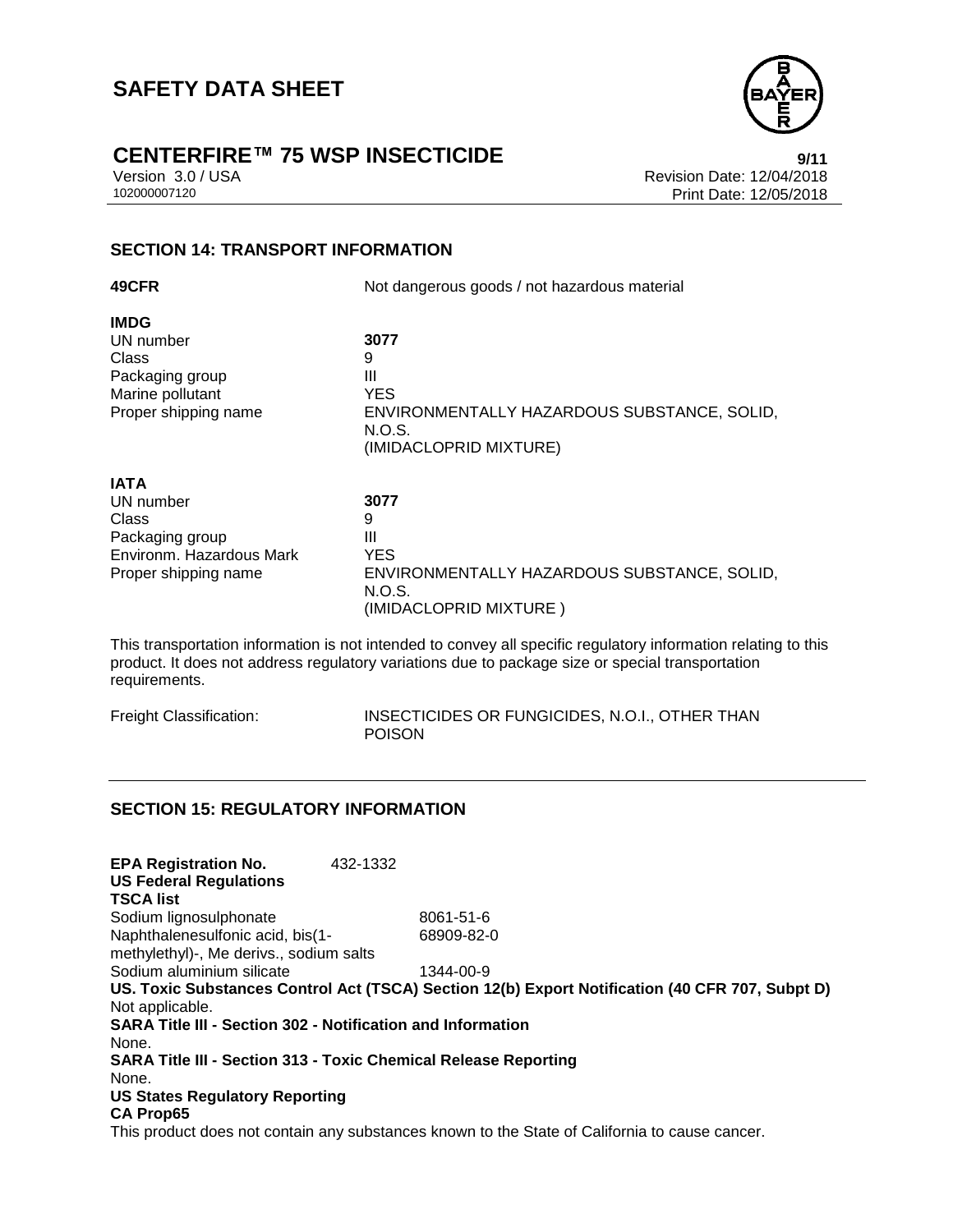

## **CENTERFIRE™ 75 WSP INSECTICIDE 10/11**

Version 3.0 / USA Revision Date: 12/04/2018 Print Date: 12/05/2018

This product does not contain any substances known to the State of California to cause reproductive harm.

#### **US State Right-To-Know Ingredients**

| Sodium aluminium silicate | 1344-00-9 | CA, MN |
|---------------------------|-----------|--------|
|                           |           |        |

#### **EPA/FIFRA Information:**

This chemical is a pesticide product registered by the Environmental Protection Agency and is subject to certain labeling requirements under federal pesticide law. These requirements differ from the classification criteria and hazard information required for safety data sheets, and for workplace labels of non-pesticide chemicals. Following is the hazard information required on the pesticide label:

| Signal word:              | Caution!                                                                                                                                                                                                                                                                                                                                                                 |
|---------------------------|--------------------------------------------------------------------------------------------------------------------------------------------------------------------------------------------------------------------------------------------------------------------------------------------------------------------------------------------------------------------------|
| <b>Hazard statements:</b> | Harmful if swallowed, inhaled or absorbed through the skin.<br>Causes eye irritation.<br>Avoid contact with skin, eyes and clothing.<br>Avoid breathing dust or vapour.<br>Wash thoroughly with soap and water after handling.<br>Remove and wash contaminated clothing before re-use.<br>Do not allow children or pets to enter the treated area until it has<br>dried. |

#### **SECTION 16: OTHER INFORMATION**

#### **Abbreviations and acronyms**

| 49CFR         | Code of Federal Regulations, Title 49                                 |
|---------------|-----------------------------------------------------------------------|
| <b>ACGIH</b>  | US. ACGIH Threshold Limit Values                                      |
| <b>ATE</b>    | Acute toxicity estimate                                               |
| CAS-Nr.       | <b>Chemical Abstracts Service number</b>                              |
| <b>CERCLA</b> | Comprehensive Environmental Response, Compensation, and Liability Act |
| <b>EINECS</b> | European inventory of existing commercial substances                  |
| <b>ELINCS</b> | European list of notified chemical substances                         |
| <b>IARC</b>   | International Agency for Research on Cancer                           |
| <b>IATA</b>   | International Air Transport Association                               |
| <b>IMDG</b>   | <b>International Maritime Dangerous Goods</b>                         |
| N.O.S.        | Not otherwise specified                                               |
| NTP           | US. National Toxicology Program (NTP) Report on Carcinogens           |
| <b>OECD</b>   | Organization for Economic Co-operation and Development                |
| <b>TDG</b>    | <b>Transportation of Dangerous Goods</b>                              |
| <b>TWA</b>    | Time weighted average                                                 |
| UN.           | <b>United Nations</b>                                                 |
| <b>WHO</b>    | World health organisation                                             |